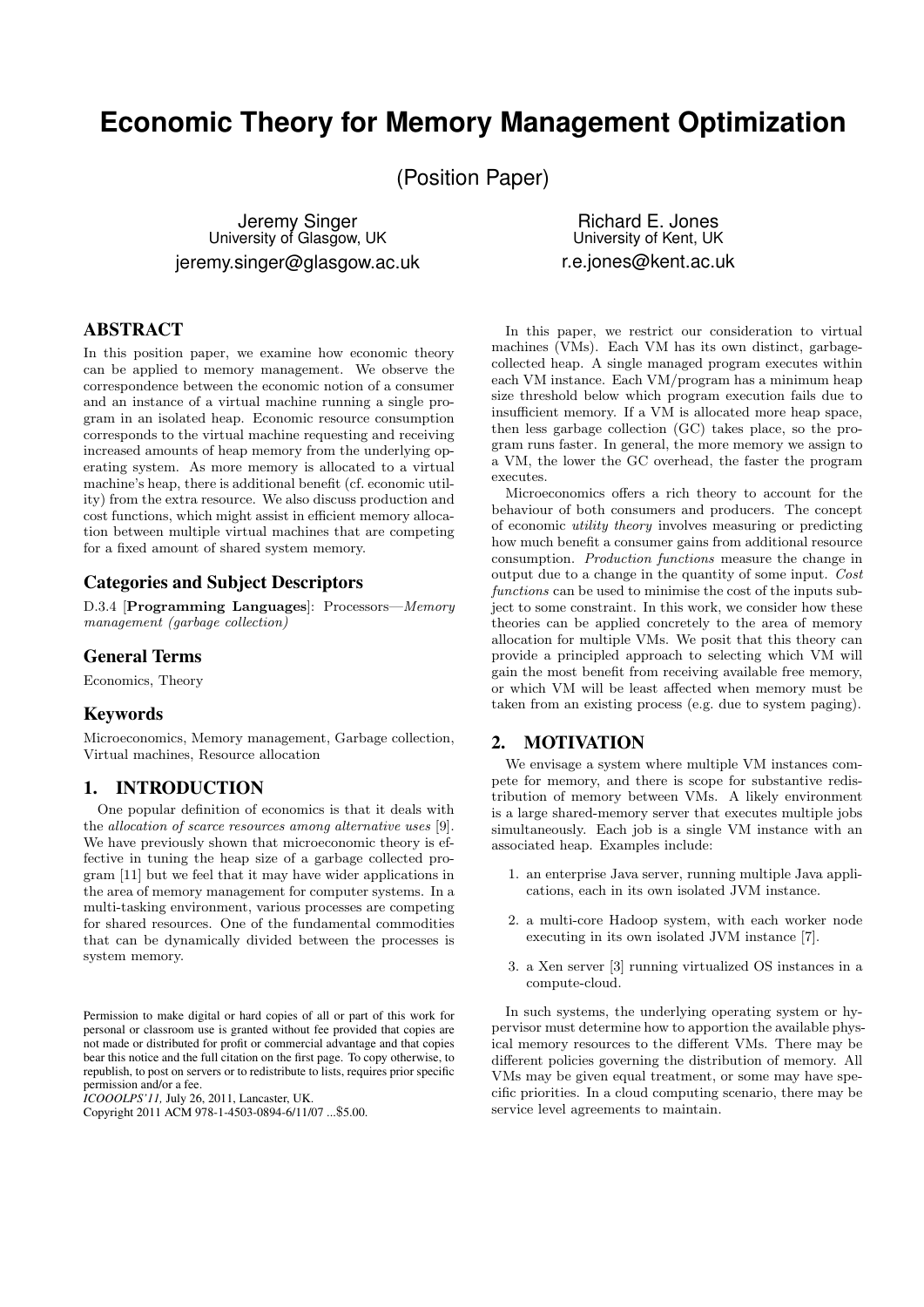In this paper, we present microeconomic apparatus to handle this kind of runtime resource allocation problem. One common criticism of memory management is that it uses ad-hoc techniques, low-level heuristics, and bottom-up engineering practice. Our research goal is to phrase memory management problems in a high-level manner that is suitable for the application of standard economic theory, in order to derive viable solutions from a principled theoretical framework.

Server configuration is a significant problem for systems administrators. It is difficult since there are so many configuration options to tune, at a variety of levels in the execution stack. OS and VM configuration often requires a heuristic approach, or some automated tuning. We have a particular interest in auto-tuning approaches to memory management, e.g. [1, 10]. Our newly adopted, alternative philosophy is to adopt a more abstract view, based on economic theory, that allows higher-level tuning.

## 3. MICROECONOMIC THEORY

This section outlines the basics of standard microeconomic theory in Section 3.1. Then we show how this might be applied to memory management for concurrently executing virtual machine instances in Section 3.2.

#### 3.1 Basic Theory

Microeconomic theory allows modelling from the viewpoint of either the consumer or the producer. We believe that both viewpoints can provide a more principled framework for policy decisions in a memory manager.

#### *3.1.1 Utility theory*

Consumers desire a commodity because of its ability to satisfy their want. This want-satisfaction property is known as economic utility. As an individual consumer consumes more of a commodity per time period, his/her satisfaction (known as total utility) increases. Marginal utility is the extra satisfaction derived from consuming one additional unit of the particular commodity per unit of time, while holding all other consumption constant. More mathematically, marginal utility is the derivative of total utility.

In general, total utility increases with each additional unit of commodity. However it generally increases by smaller amounts as more and more of the commodity is consumed, i.e. the marginal utility declines with increasing units of commodity. For example, consider the marginal utility that results from acquiring one additional penny. For someone who only has one penny initially, an extra penny is significant. However for a millionaire, obtaining one more penny is negligible. In this case, the marginal utility caused by acquiring an extra penny decreases as wealth increases.

In some cases of excessive consumption, total utility reaches a saturation point and then begins to decline. This is the point at which the corresponding marginal utility becomes negative. For example, consider a personal-health-based utility function for hamburger consumption. For some value of  $N > 0$ , there are detrimental health effects associated with a daily intake of N hamburgers. For other commodities, the utility function is non-satiable. i.e. the marginal utility is always positive.<sup>1</sup>

The law of diminishing marginal utility means that the first unit of consumption of a good or service yields more utility than the second and subsequent units. This is reflected in the negative slopes of marginal utility curves.

One key issue concerns how to measure values of utility. In economics, utility is a quantitative summary of consumer satisfaction or happiness. Sometimes such values are difficult to assess directly. It may be easier to use proxy measures for utility.

#### *3.1.2 Production functions*

A production function specifies the output of a firm, industry or economy for all combinations of inputs. Unlike a utility function, a production function is not based on consumer choice but on external factors such as technology or labour productivity. Production functions can be used to measure the effect on output of varying the quantity of one or more inputs. In practice, some inputs may be fairly fixed or at least 'lumpy' (for example, it is expensive to open a new factory but the gains from doing so are large) whereas other inputs (such as the number of workers) may be more flexible.

Economists are interested in  $MP_k$ , the marginal physical product of an input  $k$ . This is the change in output obtained from increasing the quantity of input  $k$ , or mathematically the partial derivative of the production function with respect to the quantity of input  $k$ . If inputs are substitutable (for example, the amounts of physical memory given to different VMs), then we are also interested in the marginal rate of technical substitution (RTS): the rate at which one input can be substituted for another while holding the output constant.

#### *3.1.3 Cost functions*

A cost function measures the cost of production of an output as a function of the inputs and their costs. Typically, we want to minimise the total costs given a constraint on the inputs: a constrained minimisation problem. We can define the marginal productivity per unit spent as the ratio of the marginal physical product of an input and cost of that input. The general solution to the cost minimisation problem reveals that, to minimise costs, the marginal productivity per unit spent should be the same for all inputs.

#### 3.2 Application to Virtual Machines

In this section, we consider how to apply the notions of microeconomic theory to memory management for virtual machines (VMs).

#### *3.2.1 Consumers and Producers*

We can consider the analogy between economics and memory management either in terms of consumers and commodities, or in terms of inputs and outputs.

• The consumers are individual VM instances. Each VM is competing with the other VMs for allocation of memory, in the system. The commodity is system memory, units of which can be allocated to a single VM instance to form part of that VM's heap.

<sup>1</sup>One might expect the utility function for memory allocation to be non-satiable, i.e. increasing the heap size of a

program does not degrade its performance. However, when the heap is extremely overprovisioned, system effects like paging can degrade performance.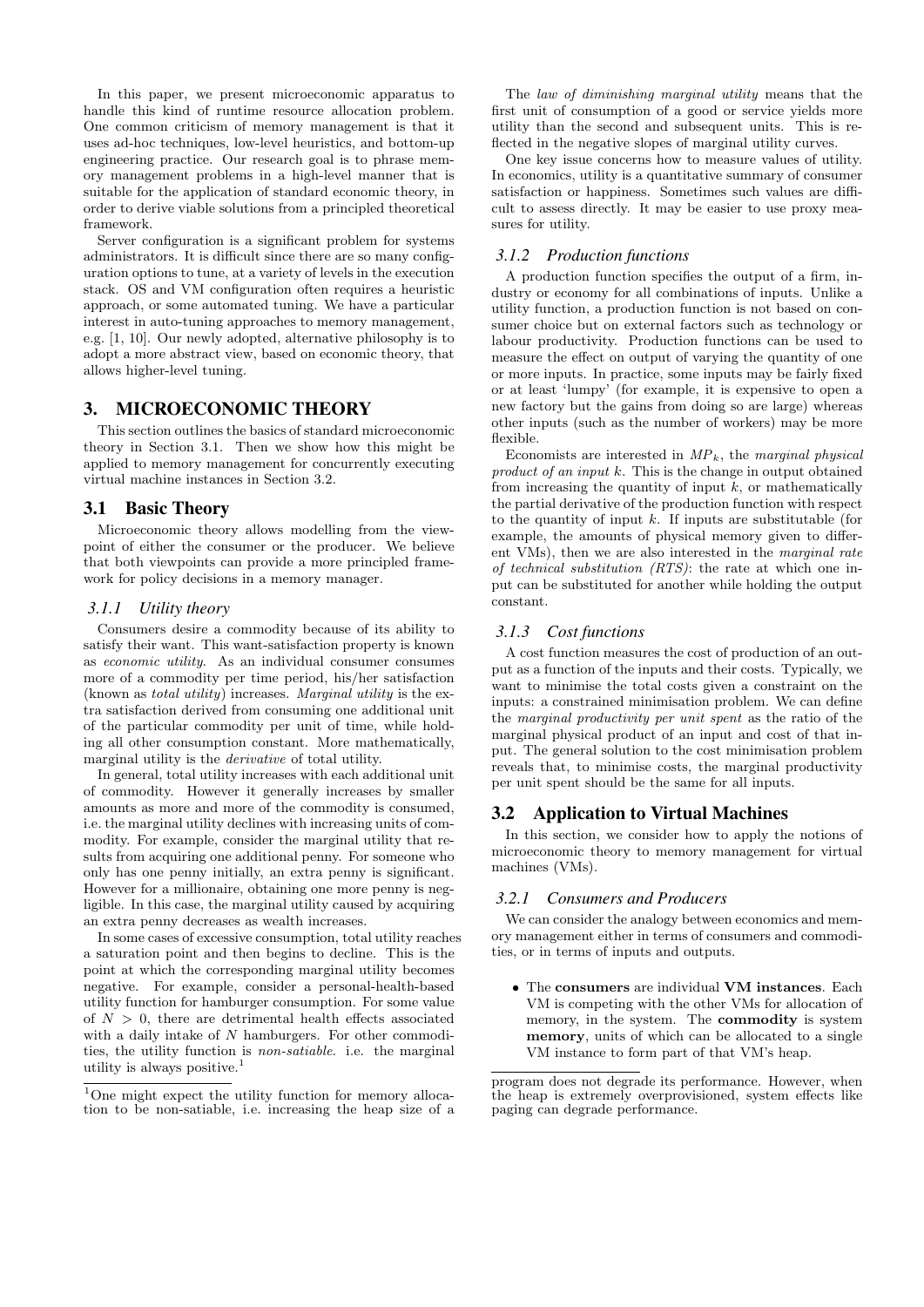• A producer transforms inputs to outputs. We consider the whole system to be the producer. The inputs are the units of system memory allocated to each VM instance. The output might be the total volume of bytes allocated by all programs, which is clearly constant overall (so we have an isoquant<sup>2</sup>).

#### *3.2.2 Utility*

The measurement of utility is somehow related to reduced garbage collection (GC) overhead. When an individual VM has a larger heap, it performs less GC. This allows the overall execution of the particular program to proceed faster.

The first suggestion is that total utility might be inversely proportional to overall execution time spent in GC. We could compute total utility, over the full execution of the program, as:

$$
TU = 100 - \% \text{GC time} \tag{1}
$$

This is similar to our earlier work on allocation curves [11]. There we considered the number of GCs incurred throughout program execution, at each VM heap size. However we suppose that there is a high correlation between the number of GCs and the time spent in GC. Using this measure for total utility, the marginal utility then becomes the derivative of the allocation curve, which is equivalent to the metric we defined in [11] as allocation elasticity.

A second suggestion is that the total utility might be directly proportional to the allocation rate of a program. A program is likely to require increased heap memory (or increased GC) if it has a high allocation rate. On the other hand, if the program is not allocating new data, then it does not require extra heap memory.

#### *3.2.3 Cost*

Whereas the previous two suggestions considered VM behaviour (time spent in GC) and mutator behaviour (allocation rate) in relative isolation, our final suggestion is a combined measure of both GC and allocation activity. This is the mark/cons ratio, which is a standard GC metric, e.g. [4]. Mark is a measure of GC activity (how many memory cells are marked as live during a single GC trace). Cons is a measure of mutator activity (how many new memory cells are allocated on the VM heap during program execution between two consecutive GCs). When the mark/cons ratio is high, there is a lot of GC in relation to allocation. When the mark/cons ratio is low, there is a high amount of allocation in relation to GC activity. A GC optimization is accepted as useful if it reduces the mark/cons ratio, e.g. [2, 12].

As the VM heap size increases, so the amount of GC reduces; thus the mark/cons ratio should go down. Thus we suggest that the mark/cons ratio might be another potential proxy measurement for marginal utility for memory management. The law of diminishing marginal utility is satisfied empirically—in general, further heap increases gives smaller reductions in the mark/cons ratio.

However a further option is to use the mark/cons ratio as the productivity function for a VM instance. In fact, to get the mathematics correct, we need to use the inverse of the mark/cons ratio. This inverse ratio will increase as the amount of GC decreases, i.e. the productivity is correlated with the proportion of useful work performed by the VM.

One factor in favour of the mark/cons ratio is that it is already a well-known and accepted metric in the GC community. One advantage of considering the mark/cons ratios of each executing program is that it takes into account both the rate at which a program is allocating memory and its volume of live memory. For example, it is likely to be desirable to differentiate in terms of memory resources given to a program that is both allocating and freeing rapidly, and one which has a much more steady-state behaviour. It may therefore be better to phrase production or cost functions in terms of mark/cons ratios.

### 4. DIRECTIONS FOR FUTURE RESEARCH

Our overall goal for this research project is to apply economic theory in a multi-VM environment, to determine how to share memory effectively between the VM instances. As the system load varies dynamically, as new processes start and existing processes complete execution, the OS has to co-operatively resize heaps to allocate memory effectively to the multiple VMs, whilst avoiding paging due to excessive memory allocation. There are existing research systems that do this (e.g. [5, 15, 14]) but none that work co-operatively with all processes, and none that use economic theory to determine their outcome.

Some questions remain, which will influence the system design. There are issues about prioritization of VMs. Initially we will assume that they all have equal priority. However we can imagine situations where users set priorities for different VMs, or there are service-level agreements to maintain which require VM prioritization.

Another question involves the measurement of utility, production or cost curves. Given suitable profiling runs, it might be possible for each Java program to have a representative utility curve embedded in its meta-data. However there are weaknesses to this approach. We are aware that Java program GC behaviour can be extremely inputdependent [8] or that the meta-data could be modified to give particular programs unfair advantages. Another possibility is to keep a running measure of utility at runtime, computed over a window of recent activity. This dynamic profiling approach may incur extra overhead, but such statisticsgathering techniques are common in adaptive runtime systems.

# 5. RELATED WORK

As already mentioned, we have explored some of the analogies between microeconomics and memory management in our earlier work [11]. We introduced allocation curves as an analogue of demand curves. An allocation curve plots the number of GCs incurred during program execution against the fixed VM heap size used for that execution. As remarked in Section 3.2, this could give rise to a possible measure of utility. Further work in [11] controls heap growth based on the allocation elasticity metric, which is computed from changes in the heap size and the GC activity.

Hertz et al [6] present a heuristic-based approach to optimize memory management for multiple VMs in a shared memory environment. Vengerov [13] presents an analytical model for reducing the time a single VM spends in GC, based on the relative sizes of the young and old generations

<sup>2</sup>An isoquant is a contour line running through a set of points at which the same output is produced while varying the quantities of the inputs.